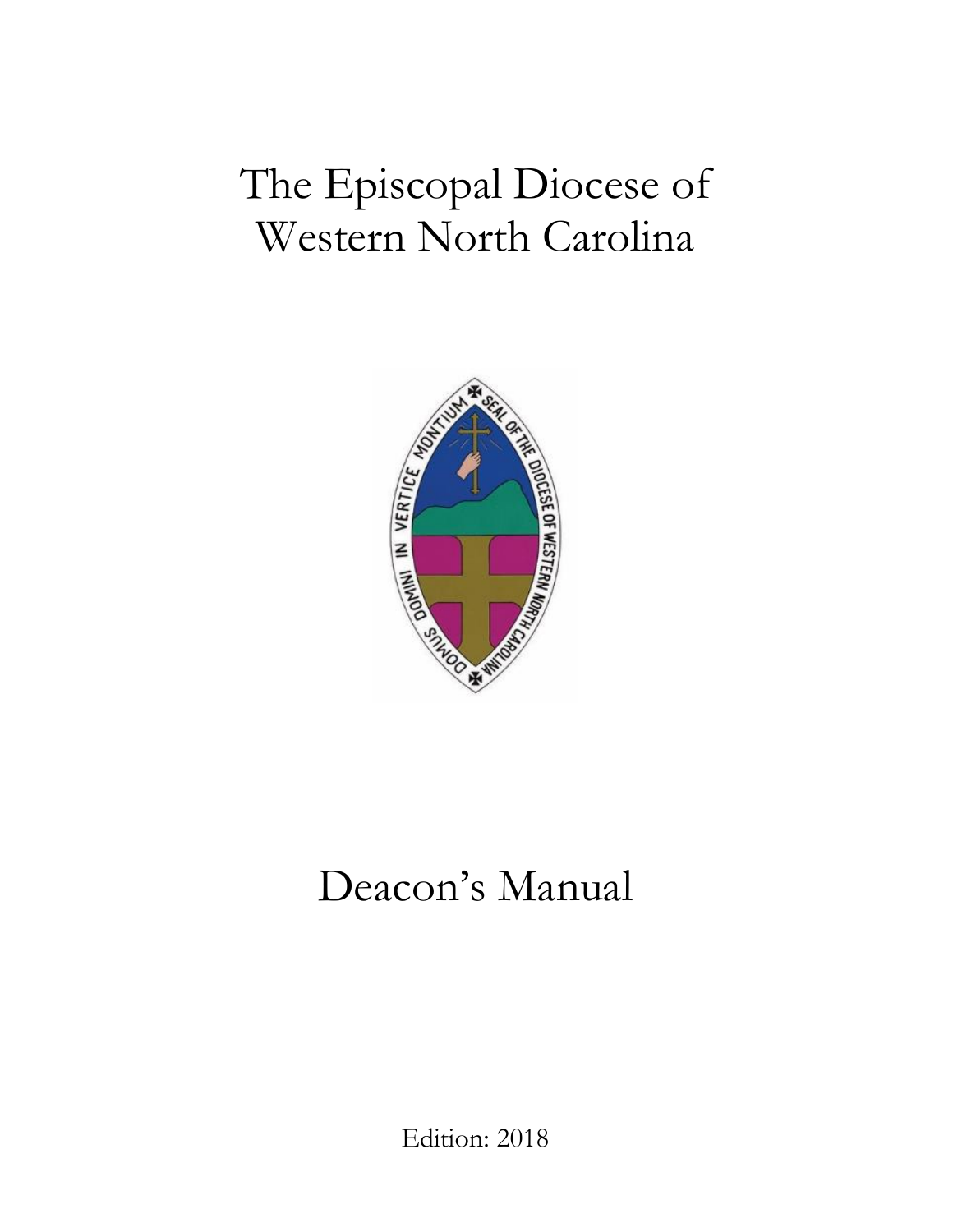# Table of Contents

- I. Introduction
- II. Service in a Parish
	- a. The Covenant
	- b. Conflict Resolution
	- c. Deacon Sabbatical Policy
	- d. Continuing Education
- III. The Deacon's Liturgical Customary
- IV. Administrative Policies
	- a. Direction and Guidance of the Bishop and Rector
	- b. The Role of the Archdeacon
	- c. Titles and Clerical Attire
	- d. Parish Transitions
	- e. Required Trainings
	- f. Voting in Diocesan Convention
	- g. Retirement

Appendix A – The Diaconal Covenant

Appendix B – The Deacons' Liturgical Customary

Appendix C – The Archdeacon Job Description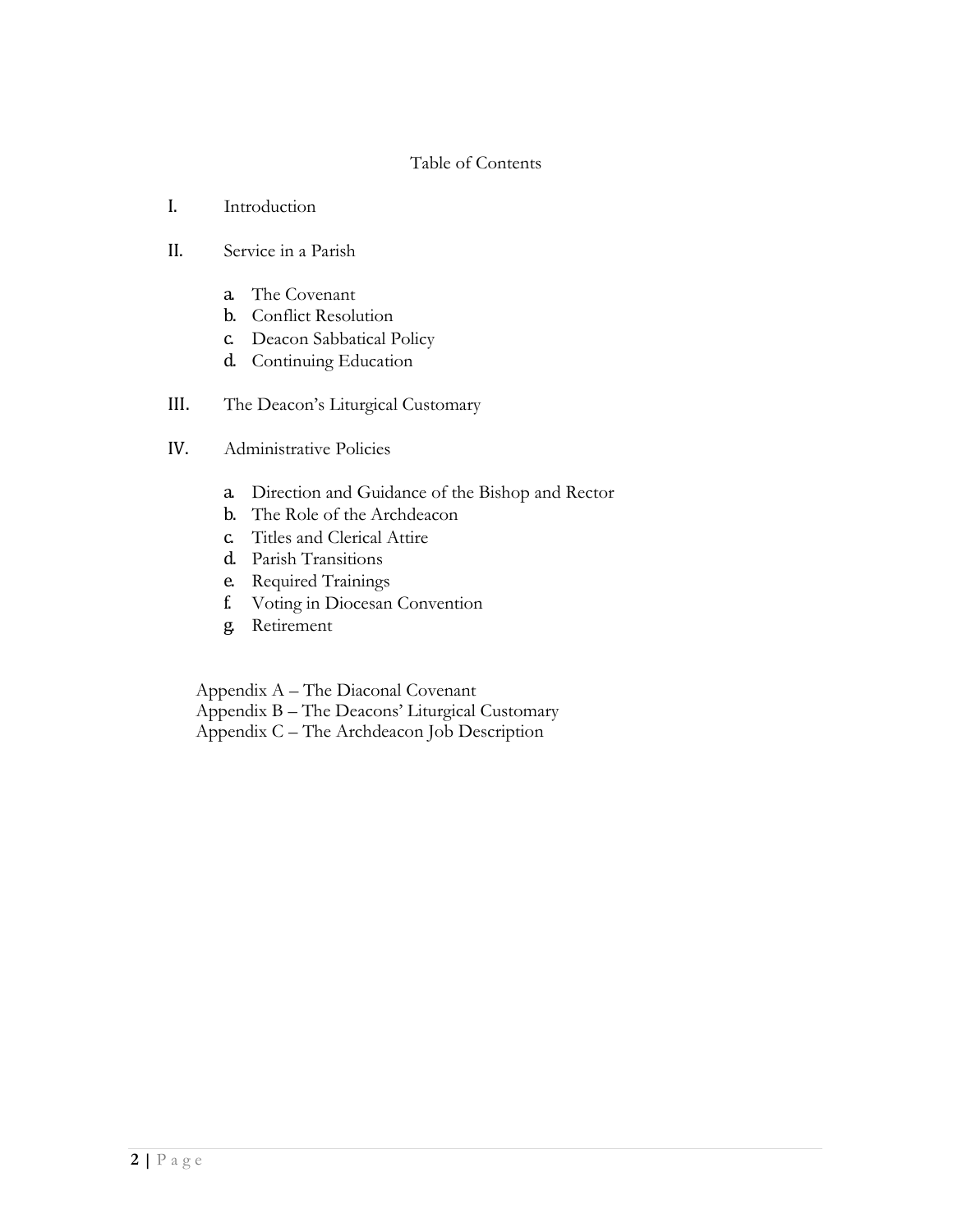# **Introduction**

"As a deacon in the Church, you are to study the Holy Scriptures, to seek nourishment from them, and to model your life upon them. You are to make Christ and his redemptive love known, by your word and example, to those among whom you live, and work, and worship. You are to interpret to the Church the needs, concerns, and hopes of the world. You are to assist the bishop and priests in public worship and in the ministration of God's Word and Sacraments, and you are to carry out other duties assigned to you from time to time. At all times, your life and teaching are to show Christ's people that in serving the helpless they are serving Christ himself."

BCP, p. 543, Ordination of a Deacon

Q. What is the ministry of a deacon?

A. The ministry of a deacon is to represent Christ and his Church, particularly as a servant of those in need; and to assist bishops and priests in the proclamation of the Gospel and the administration of the sacraments.

BCP. P. 856, The Catechism

The diaconate in the Episcopal Diocese of Western North Carolina has been a vital and active ministry for over 30 years. This diocese currently has 26 active deacons and many "retired deacons" who continue to serve the diocese, and their communities through ministries including community gardens, transitional housing, ministry to those incarcerated, parish nursing, and many other ministries.

If you are a deacon who has moved to our diocese, we welcome you and look forward to working together in the ministry of servanthood as we seek to serve all people particularly the poor, the weak, the sick, and the lonely. Please contact the Bishop's office and the Archdeacon to let us know you are here, whether or not you wish to continue in active ministry.

This manual is written primarily for ordained deacons serving in the Diocese of WNC. When a person senses God's call to Holy Orders, or when someone suggests to an individual that he/she consider Holy Orders, then the individual should refer to the Commission on Ministry Manual in the Diocese of Western North Carolina., updated in 2015, and available on the diocesan website, [www.diocesewnc.org](http://www.diocesewnc.org/)

If you have questions regarding the content of this manual, please contact the Archdeacon of the diocese at [archdeacon@diocesewnc.org.](mailto:archdeacon@diocesewnc.org)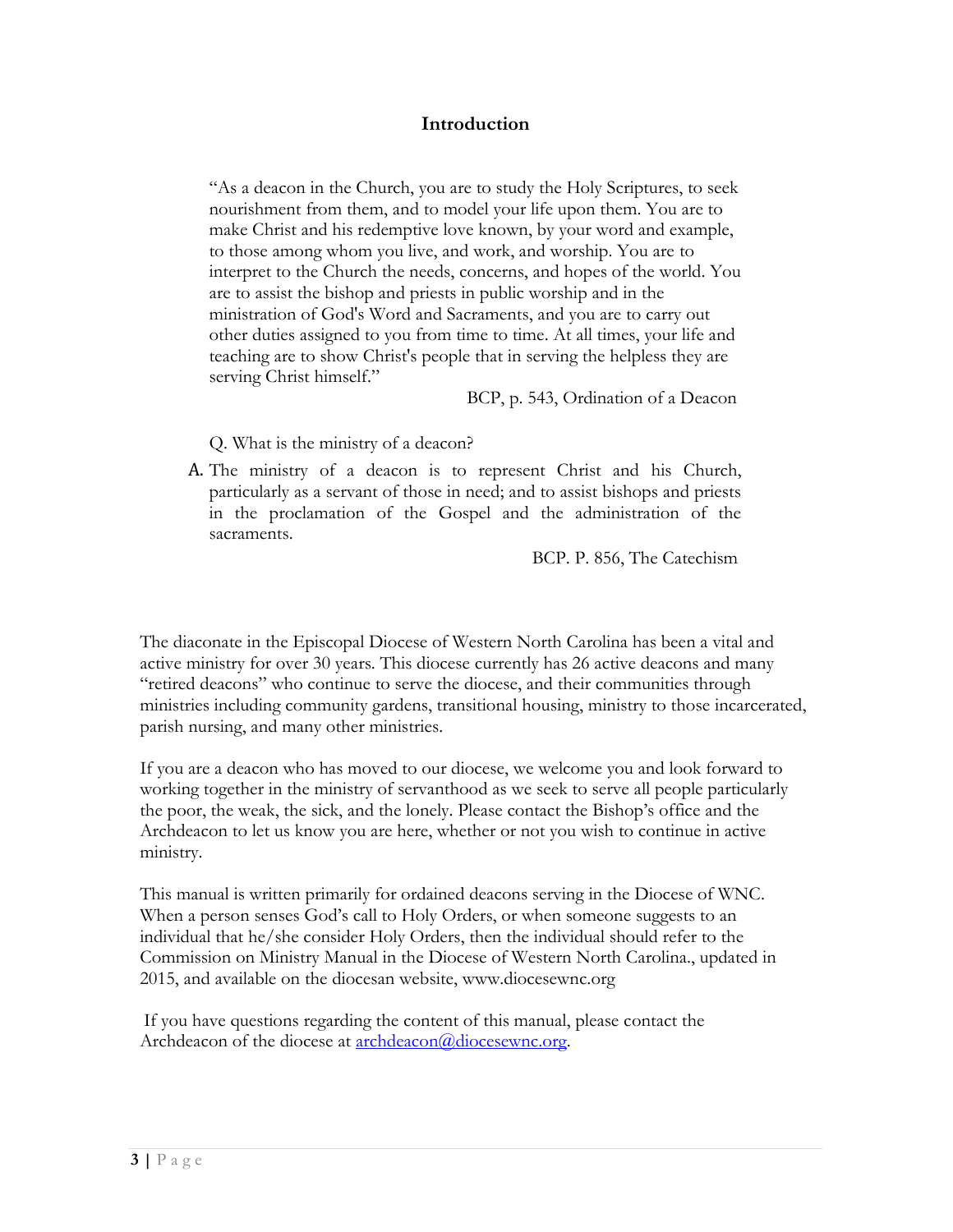

*The Episcopal Diocese of Western North Carolina*

THE RT. REV. JOSÉ ANTONIO MCLOUGHLIN **BISHOP** 

Dear brothers and sisters in Christ,

*"The ministry of a deacon is to represent Christ and his Church, particularly as a servant of those in need; and to assist bishops and priests in the proclamation of the Gospel and the administration of the sacraments." Book of Common Prayer, pg. 856*

Many years ago, the Rev. Deacon Chris Greer changed the course of my life. His mission and witness inspired my sense of call and shaped my ministry to fundamentally reflect the servanthood of Jesus Christ. Today, you continue the ancient and significant tradition of being the iconic embodiment of *diakonia*; your vocational witness and ministry brings together the dual responsibility of pastoral care (or mercy) within the worshipping community and service (or justice) beyond the community out into the world. Indeed, you connect a face with a name of those in need.

I want you to know that I deeply value and take seriously you and your ministry. I am humbled by and grateful for your witness and the many ways you speak the truth of justice and practice love in action. Likewise, as ordained leaders in the Church under my authority, I am committed to enhancing your formation and equipping you for an ever-changing world and an ever-changing Church. I hope this manual will serve as a guide for our mutual ministry to serve Christ in all persons.

Most faithfully,

The Rt. Rev. José A. McLoughlin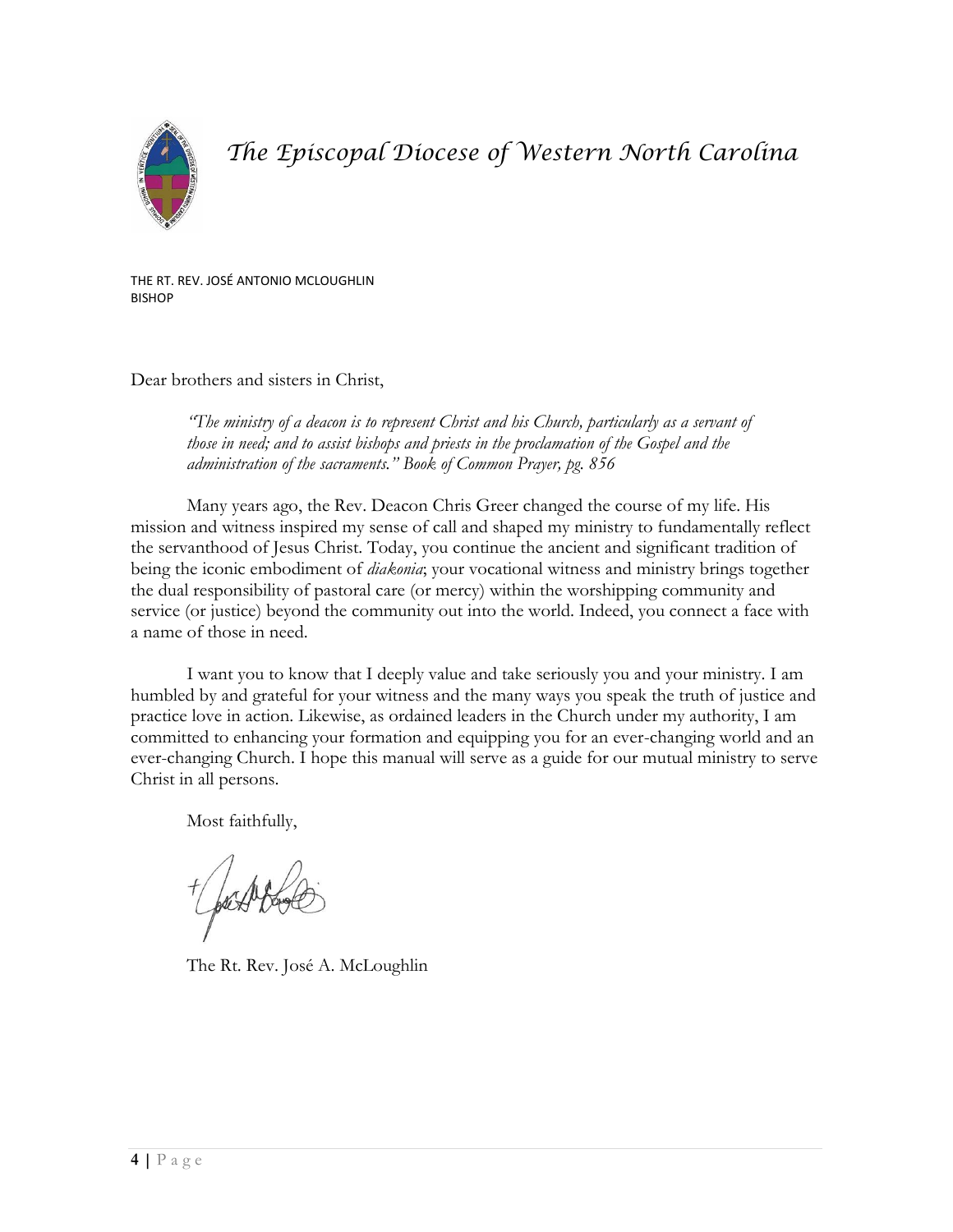# **Service in a Parish**

## **a. The Covenant**

The bishop assigns deacons to parishes to bring the needs of the world to the church through teaching, preaching, pastoral care, and participating in liturgical activities which remind the parish of each baptized person's call to serve those in need. The deacon also has a servant ministry in the community. The covenant is an agreement outlining the responsibilities of the deacon, the rector and the Vestry in the ministry of service. The covenant is reviewed and amended annually. The Covenant should be submitted to the Bishop and the Archdeacon by January 15 of each year. (*Canon III.7.4.a)* A template of the covenant is found in Appendix A.

# **b. Preaching**

The Deacon may, at the discretion of the rector of the parish, preach regularly. Since the Deacon is an icon of prophetic ministry and exercises a prophetic voice in the Church, it is appropriate for sermons by Deacons to emphasize servant ministry.

## **c. Conflict Resolution**

If for any reason this diaconal relationship with the parish or the rector becomes imperiled, both the deacon and the church should seek wisdom and advice of the Bishop. This relationship of ministry, however, may be ended at the sole discretion of the Bishop should he/she choose to assign the deacon to other duties for the good of the wider church. The Deacon, the Rector, or the Wardens may petition the Bishop for a change in assignment for the Deacon at any time any of them feel this would be helpful for the good of the congregation or the promotion of the Gospel.

## **d.** De**acon Sabbatical Policy**

The deacon will be encouraged to take sabbatical time. The guidelines adopted by the Executive Council in 2012 (*p. 31 Diocese WNC Policy Manual)* are ten weeks after five years, eleven weeks after six years or twelve weeks after seven years of service. Sabbatical time shall be scheduled several months in advance in conversation with the rector and vestry. The Bishop and Archdeacon should be notified of sabbatical schedules.

The sabbatical time for a Deacon is a time to take a break from all activities in the assigned parish. Deacons are encouraged to set at least one goal for the sabbatical; a goal that allows them to go deeper in their spiritual life. The goal should be shared with the Rector prior to the sabbatical, and a time scheduled with the Rector after the sabbatical to reflect on the goal. Deacons are encouraged to apply for financial resources to cover the cost of retreats, workshops, etc. Please contact the Archdeacon for more information about financial resources.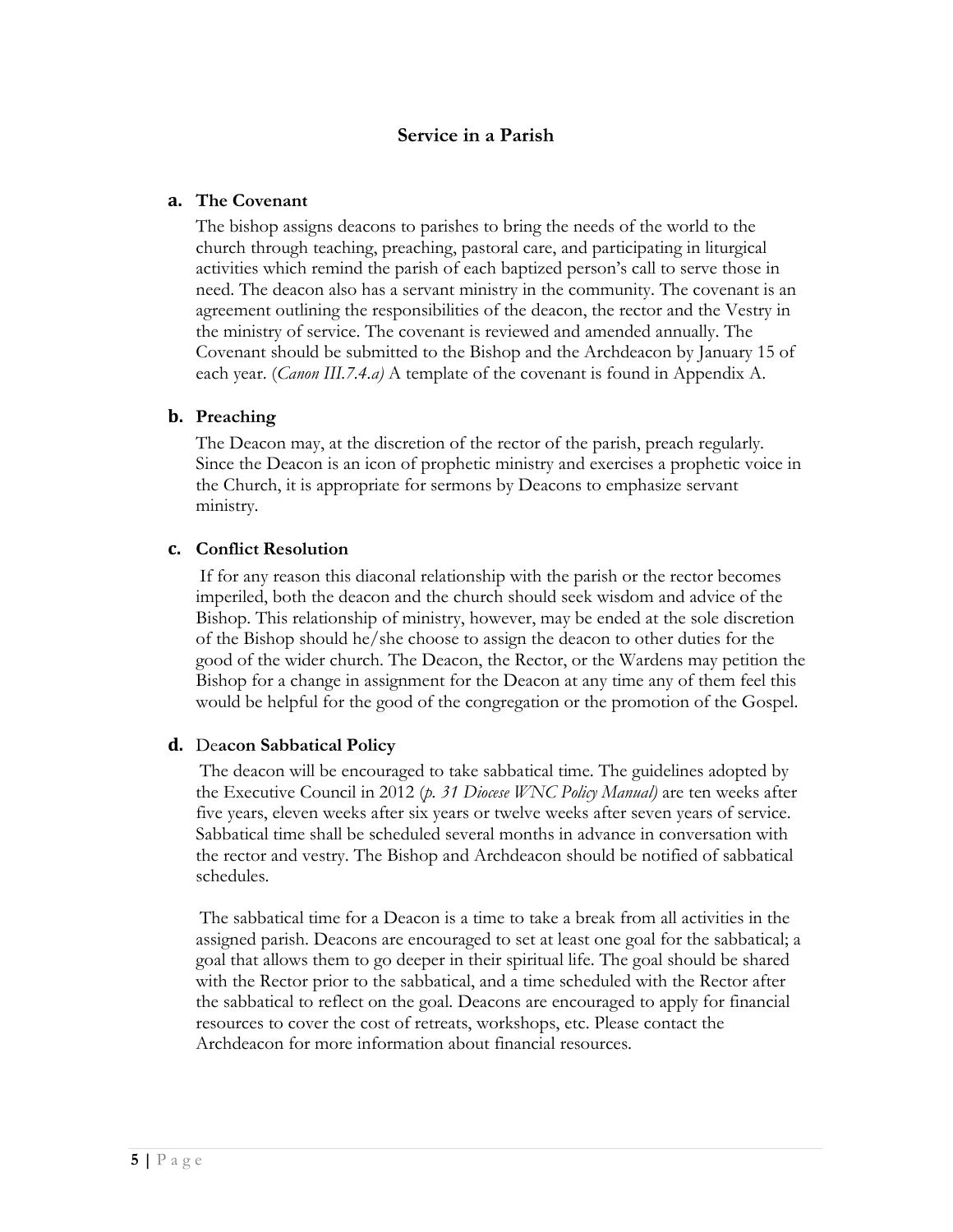#### **e. Continuing Education**

*"The Bishop and Commission shall require and provide for the continuing education of Deacons and keep a record of such education. " Canon* III.7.5

Deacons should plan for continuing education every year. The attendance at diocesan events such as the Diocesan Convention, Fall and Spring Clergy Retreats, and the Deacons' Overnight are considered opportunities for continuing education. Parishes are expected to reimburse the deacon for expenses related to these events.

However, it is also recommended that each deacon choose an event, workshop, or in-depth study of a book that will be theologically and spiritually nourishing or that will be related to the specific ministry in which the deacon is engaged.

Reflections on the continuing education opportunities should be included in the deacon's annual report to the Bishop.

## **The Deacons' Liturgical Customary**

Deacons should familiarize themselves with the Deacon's Customary found in Appendix B of this document. The customary has been authorized by the Bishop as a guide for deacons serving in the Diocese of Western North Carolina. This customary establishes the protocol to be followed by deacons and priests as it relates to the liturgies and sacraments of the church.

## **Administrative Policies**

## **a. Direction and Guidance of Bishop and Rector**

Deacons exercise their diaconal ministry as an extension of the Bishop's outreach to serve all people. The Bishop assigns each Deacon to a parish, in consultation with the Rector, the Deacon and the Archdeacon. All deacons in the Diocese of WNC are parochial deacons. While in the parish, the Deacon is directly under the oversight of the Rector or the Priest in Charge. Any exceptions to the assignment and practice of ministry of Deacons in this diocese are under the authority of the Bishop. Changes in parish assignment or diaconal focus are arranged with the Bishop through the Archdeacon.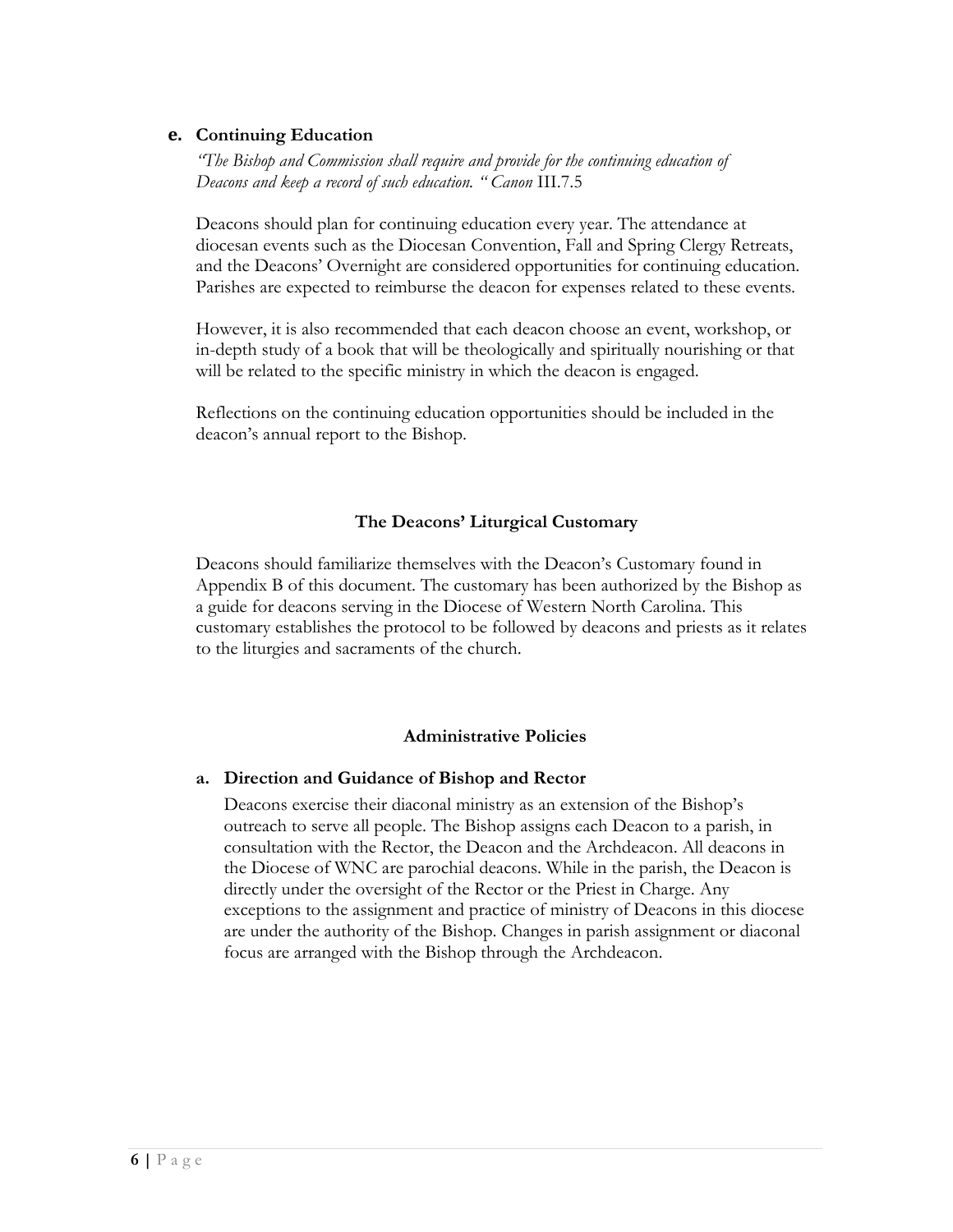## **b. Delineation of Duties between Priests and Deacons**

There are three liturgical functions that deacons are NOT allowed to perform. These functions are strictly the function of a priest. The operational distinction is that the priest stands in the place of Christ.

- 1. A deacon may not pronounce absolution. A deacon may ASK for God to forgive someone, but may NOT pronounce it.
- 2. A deacon may not pronounce blessing. Again, a deacon may ASK for God to bless someone, but caution is advised when invoking the name of the Trinity and tracing the sign of the cross on a person.
- 3. A deacon may not consecrate the elements for Eucharist.

# **c. The Role of the Archdeacon**

The Archdeacon is a Deacon appointed by the Bishop and guided by the pastoral direction and leadership of the Bishop. The Archdeacon models Servant Ministry in service to the Diocese as a whole and as servant to the Deacons performing their ministries. The Job Description of the Archdeacon is included in Appendix C.

# **d. Titles and Clerical Attire**

The Title Deacon (abbreviated Dn.) is appropriate for normal address. When the title "The Reverend" is used, it should always have the word "deacon" appear in association with the title, for example "The Rev. Jane Doe, Deacon" or "The Rev. Dn. John Doe".

Deacons normally wear clerical attire when serving in a liturgical role, when representing the church in an official capacity, and at other appropriate times, which may or may not include their ministry in the world.

# **e. Parish Transitions**

When the Rector of the parish retires or resigns, the Archdeacon should be notified. The Bishop will make a decision about the continued service of the deacon in a parish in transition. Each case will be considered on its own merits.

# **f. Required Trainings**

Deacons are required to have the following trainings: Safeguarding God's People, Safeguarding God's Children, and Dismantling Racism. Each of these trainings must be updated every five years. The trainings can be completed online or in person. For more information, please contact the Canon to the Ordinary.

## **g. Voting at Diocesan Convention**

Deacons have voice and vote at Diocesan Convention and are seated with the parish/ministry they serve. In a vote by orders, deacons vote as clergy.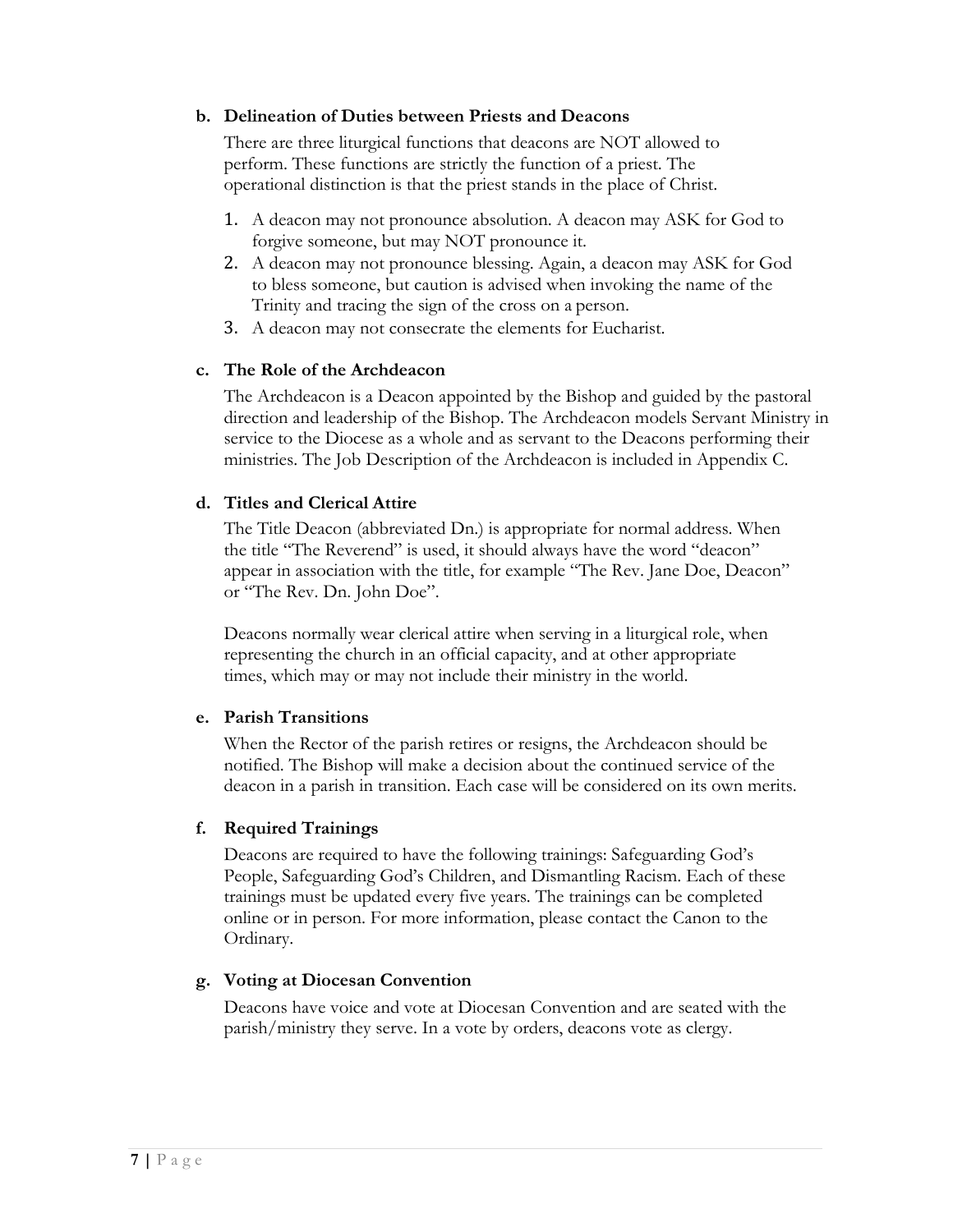# **h. Retirement**

*Canon III.7.7 –"*On reaching the age of seventy-two years, a Deacon shall resign from all positions of active service in this Church, and the resignation shall be accepted. The Bishop may, with the consent of the Deacon, assign a resigned Deacon to any congregation, other community of faith or ministry in another setting, for a term not to exceed twelve months, and this term may be renewed."

The letter of resignation should be sent to the Bishop in advance of the deacon's birthday. The Archdeacon should also be notified. If the deacon wishes to remain is service in the parish, the letter of resignation should include that request. A letter of support from the rector should also accompany the deacon's letter.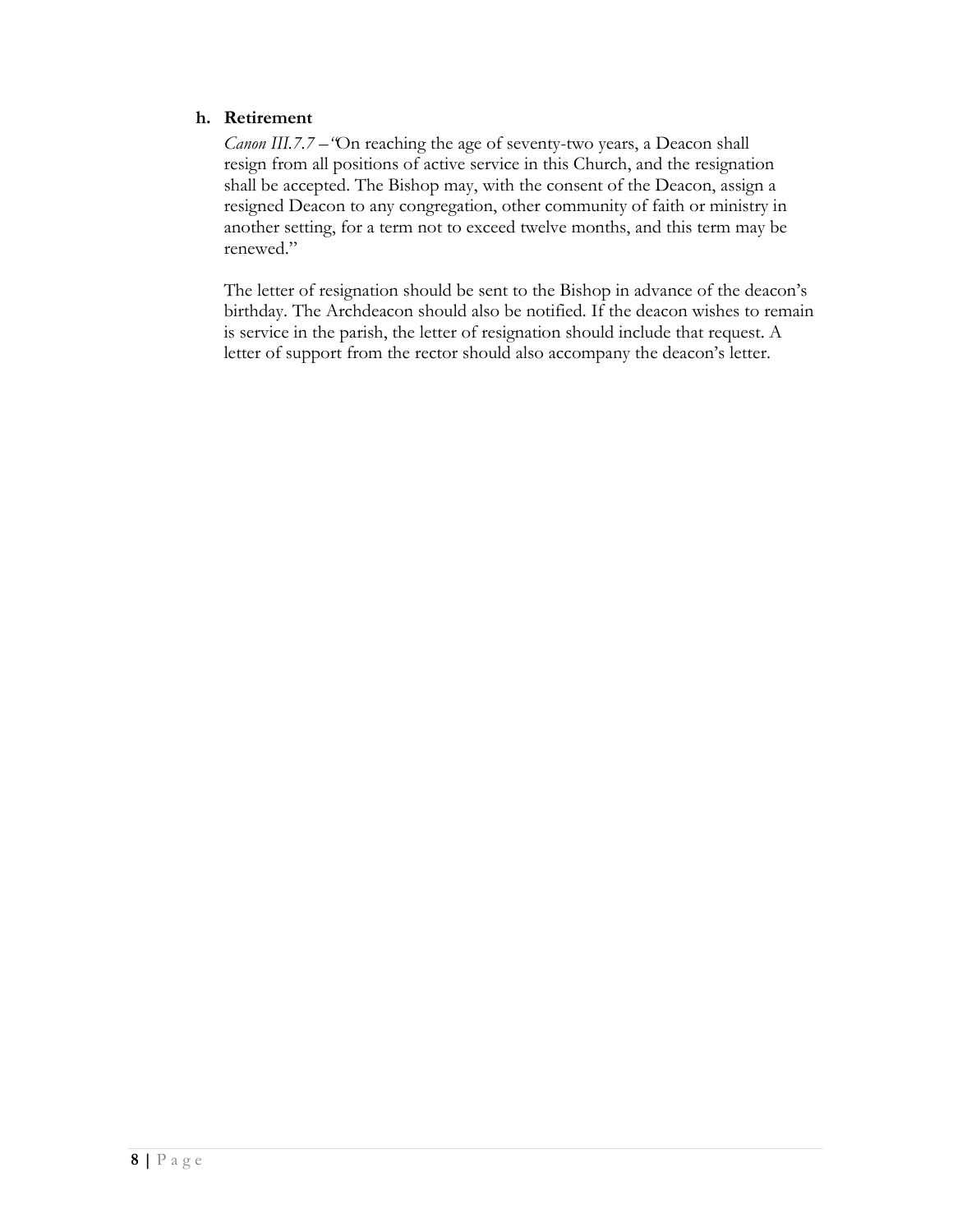Appendix A; The Deacon Covenant

# **Diocese of Western North Carolina**

## **Covenant Agreement**

**for**

**The Reverend Deacon**

**and**

**\_\_\_\_\_\_\_\_\_\_\_\_\_\_\_\_\_\_\_\_\_\_\_\_\_\_\_\_\_\_\_\_\_\_\_**

**\_\_\_\_\_\_\_\_\_\_\_\_\_\_\_\_\_\_\_\_\_\_\_\_\_\_\_\_\_\_\_\_\_\_\_\_\_\_**

## **Prologue**

Deacons are ordained to a special ministry directly under the Bishop to serve all people, particularly the poor, the weak, the sick and the lonely. They are called to make Christ and his redemptive love known by word and example, to those among whom they live and work and worship. They are called to interpret to the Church the needs, concerns and hopes of the world, to assist the bishop and presbyters in public worship and in the ministration of God's Word and Sacraments and to carry out other duties as assigned by the bishop *(Book of Common Prayer, pp. 543-544).* A deacon is assigned to a parish by the Bishop to bring the needs of the world to the church through teaching, preaching, pastoral care and participating in liturgical activities which remind the parish of each baptized person's call to serve those in need. In proclaiming the Gospel, in contributing to and overseeing the Prayers of the People, in assisting at the altar and the distribution of communion, and in dismissing the congregation to go out into the world to love and serve the Lord, the deacon encourages the people of God to live out their Baptismal promises.

# **Mutual Agreement regarding Roles and Responsibilities**

*1.* Remembering that the role of the deacon is a way of bringing the needs of the world to the church and the church to the world, the deacon shall have a servant ministry in the community. The following is a description of this ministry at \_\_\_\_\_\_\_\_\_\_\_\_\_\_ *(provide your ministry focus and mutual goals at your assigned parish)*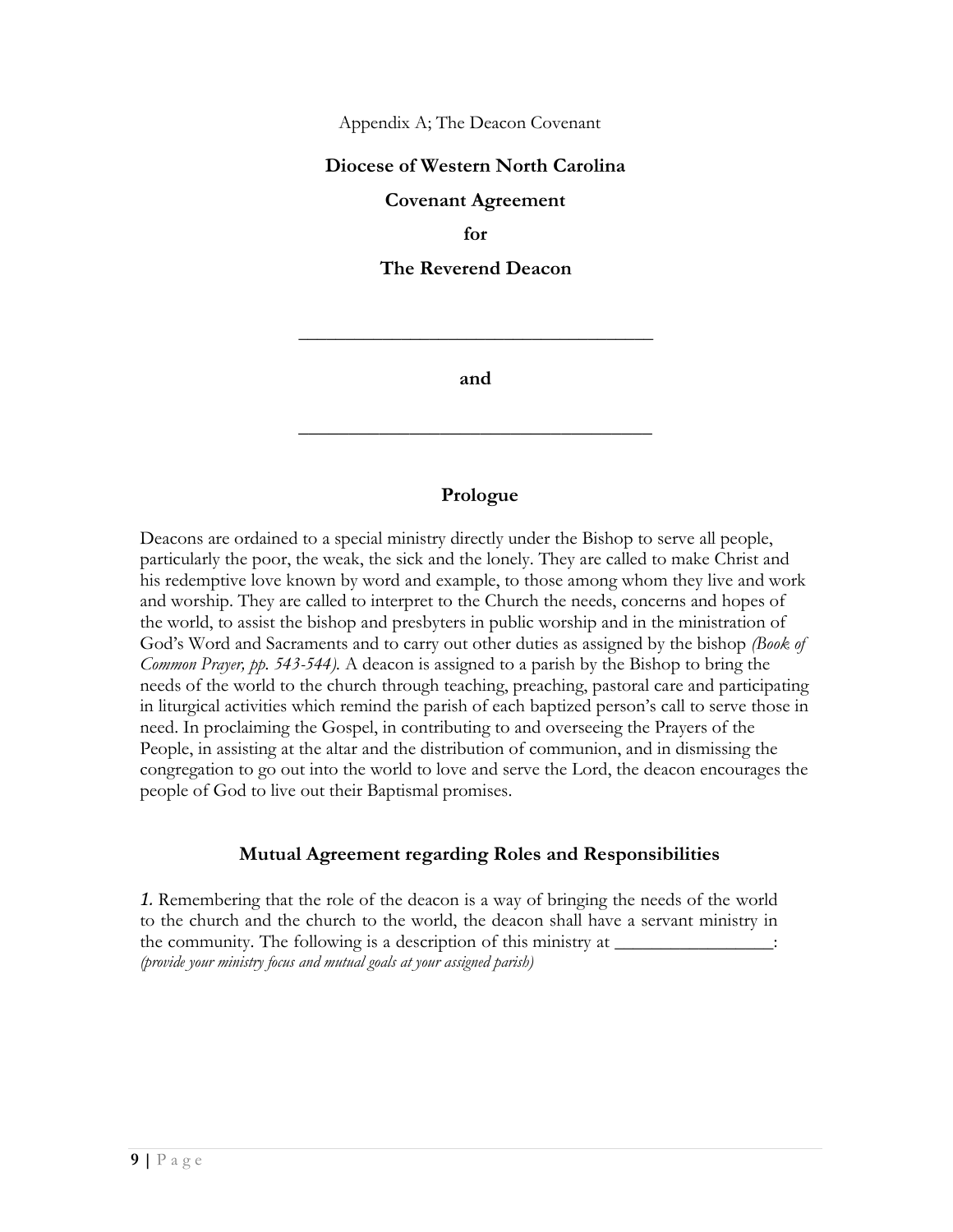*2.* The ministry of the deacon is to educate, empower and encourage members of the parish to fulfill their Baptismal vows by service in the world. In addition to liturgical duties, the deacon will work in harmony with the rector and other leaders in the parish to establish relationships through ministries within the parish. These may include, but are not limited to, attendance at Vestry meetings with seat and voice, teaching Sunday school, mentoring EfM groups, pastoral care, and training Lay Eucharist Ministers. The deacon's focus should be on empowering the ministry of the laity. The following is a description of parish responsibilities at

*(provide your ministry focus and mutual goals at your assigned parish)*

3. The deacon shall participate in the annual Diocesan Convention *(Diocese WNC Policy Manual p. 4),* and the Deacons' Retreat *(Canon III.7.2).* The deacon is encouraged to participate in other clergy activities including Clergy overnights, if it is possible with the deacon's employment responsibilities.

4. Many parishes in the diocese do not have a deacon assigned to them, so each deacon shall serve at least bi-annually with the Bishop during parish visits.

# **Times of Work and Leave**

1. The deacon is a part-time non-stipendiary member of the church staff. The deacon will give hours of service per week in outreach ministry and parish responsibilities, with the understanding that this service will not conflict with the deacon's salaried employment.

2. Because it is important for the deacon to maintain professional responsibilities, spiritual life and growth, physical health, family life, and balance in life, the deacon will take Sundays off per year, as well as two weeks per year of time for spiritual retreat, continuing education and formation, and vacation.

3. The deacon will be encouraged to take sabbatical time. The guidelines adopted by the Executive Council in 2012 *(p. 31 Diocese WNC Policy Manual)* are ten weeks after five years, eleven weeks after six years or twelve weeks after seven years of service. Sabbatical time shall be scheduled in conversation with the rector and vestry. The Bishop and Archdeacon should be notified of sabbatical schedules.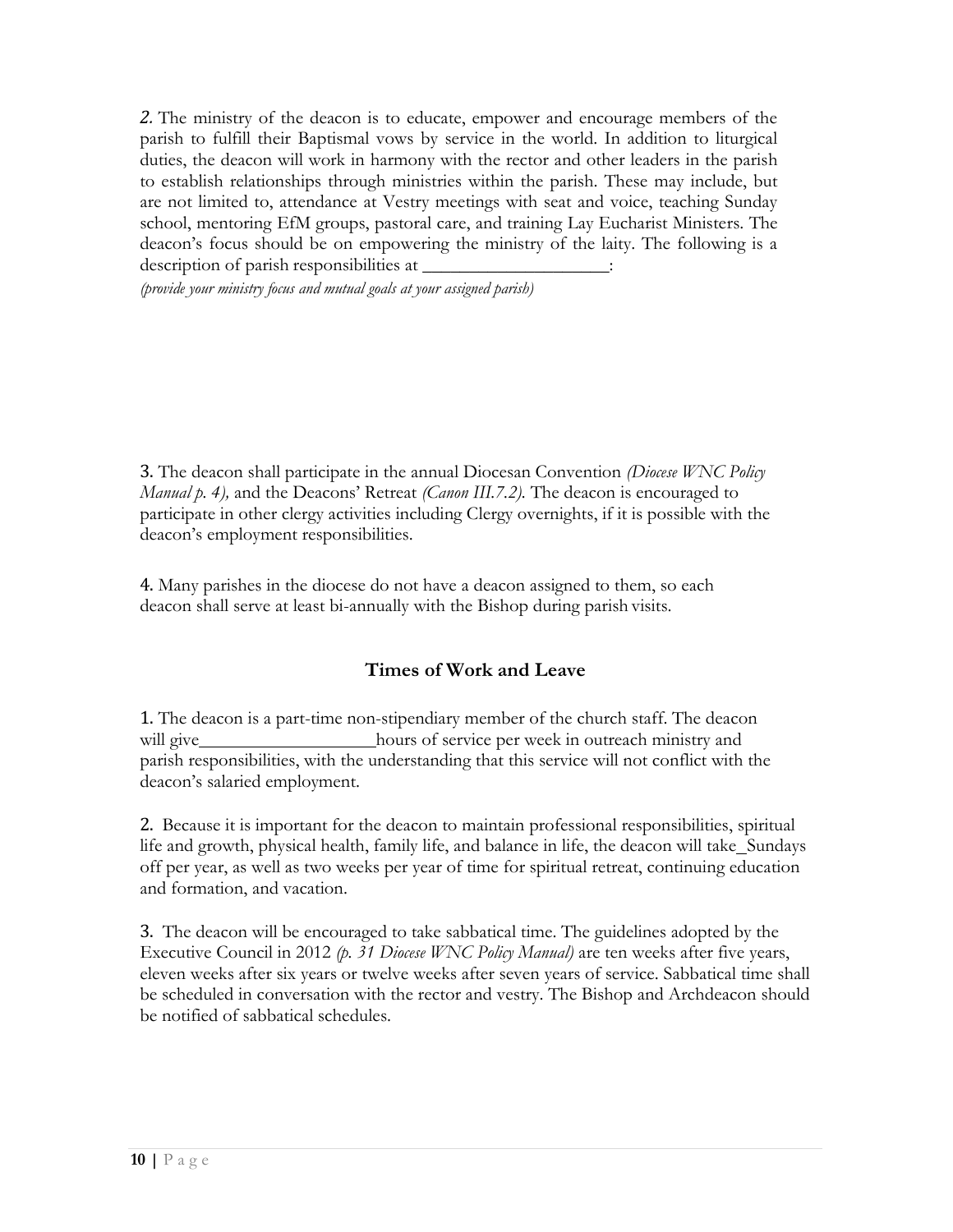4. Every deacon is strongly encouraged to have a Spiritual Director with whom they should meet regularly. The deacon at parish has a spiritual director.  $Yes ( )$  No  $( )$  Meetings take place  $\overrightarrow{ )}$  month.

# **Expenses**

The parish, will establish a fund to assist the deacon with expenses related to continuing education (*Canon III.7.5).* The deacon should be reimbursed for expenses related to Diocesan Convention and other required diocesan events. The parish *may* agree to compensate the deacon for mileage.

# **Ministry Review**

1. The rector and deacon agree to meet monthly with other leaders in the church to celebrate joys and successes, establish goals and clarify expectations of all parties to strengthen the ministry shared together (Canon III.7.4)

2. The deacon and rector shall have an annual review of this covenant and make amendments as necessary consistent with changes to ministry focus and/or responsibilities. Updated covenants are to be submitted to the Bishop's office no later than January 15. (Canon III.7.4a)

3. The deacon shall provide a written communication of their ministry annually to the Bishop and the Archdeacon. This letter should include a review of the deacon's ministry both in the world and in the church as well as information regarding continuing education and goals for the following year. The deacon is encouraged to share joys and concern about his/her ministry. Reports are due to the Bishop and Archdeacon by January 15. (Canon III.7.4b)

# **The Ending of a Diaconal Relationship**

1. If the rector of the parish to which the deacon is assigned leaves the parish, the Archdeacon should be notified immediately.

2. If for any reason this diaconal relationship becomes imperiled, both the deacon and the church should seek wisdom and advice of the Bishop. This relationship of ministry, however, may be ended at the sole discretion of the Bishop should he/she choose to assign the deacon to other duties for the good of the wider church.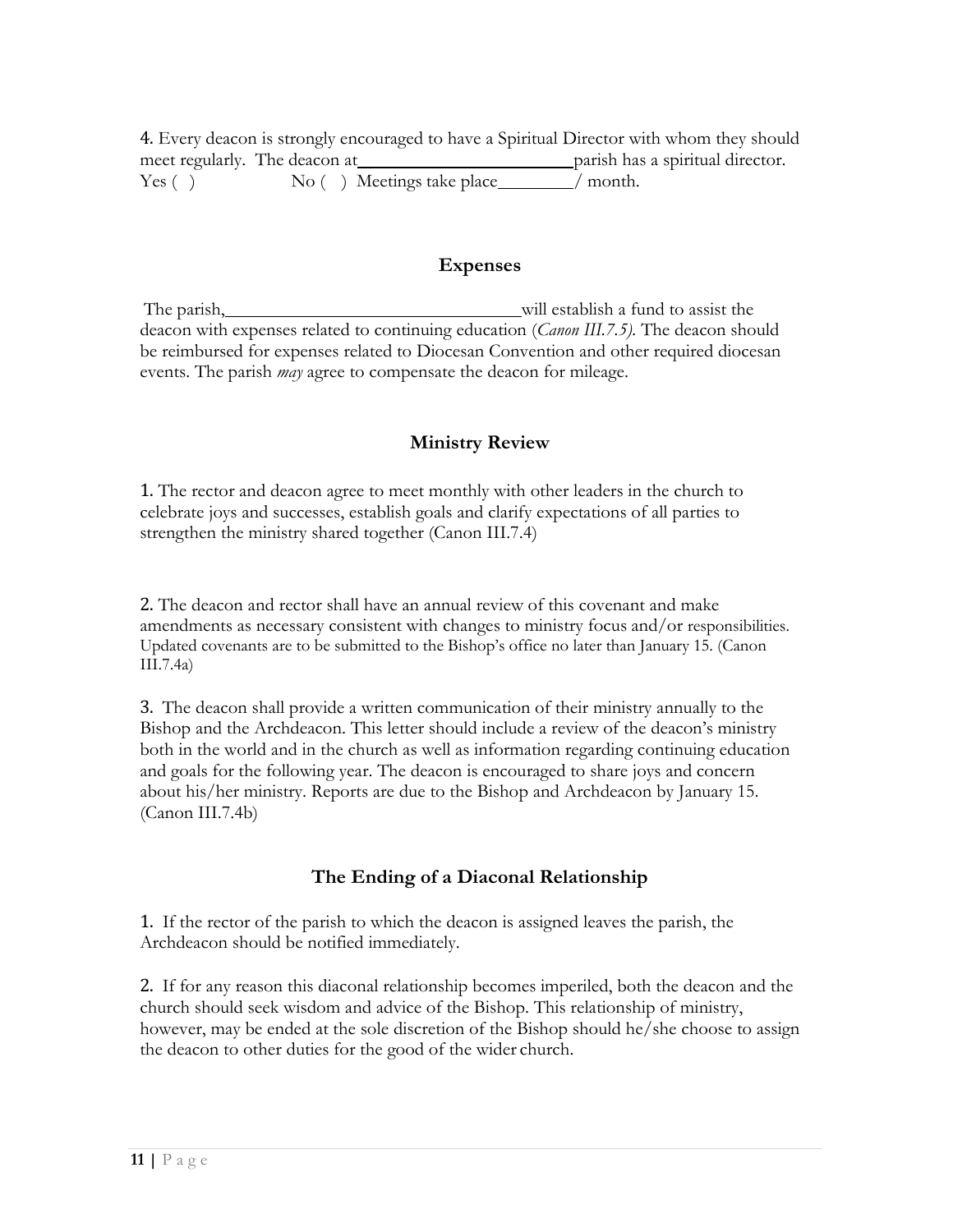3. The Deacon, the Rector, or the Wardens may petition the Bishop for a change in assignment for the Deacon at any time any of them feel this would be helpful for the good of the congregation or the promotion of the Gospel.

4. It is understood that at the time the deacon reaches the age of 72 he/she will notify the Bishop and the Archdeacon of this event. The deacon will submit a letter of resignation in accordance with the Canons. The Bishop may reappoint the deacon to his/her existing ministry or appoint the deacon to another ministry as the Bishop sees fit. Any appointment is for a one-year period and is renewable annually. (Canon III.7.711/29/17

# **To be signed and dated by all the following in pledge to this covenant agreement:**

| , Deacon        | Date                                       |
|-----------------|--------------------------------------------|
|                 |                                            |
|                 |                                            |
| $R$ ector       |                                            |
|                 |                                            |
|                 |                                            |
|                 | _, Senior Warden (on behalf of the Vestry) |
|                 |                                            |
|                 |                                            |
| $\Box$ , Bishop |                                            |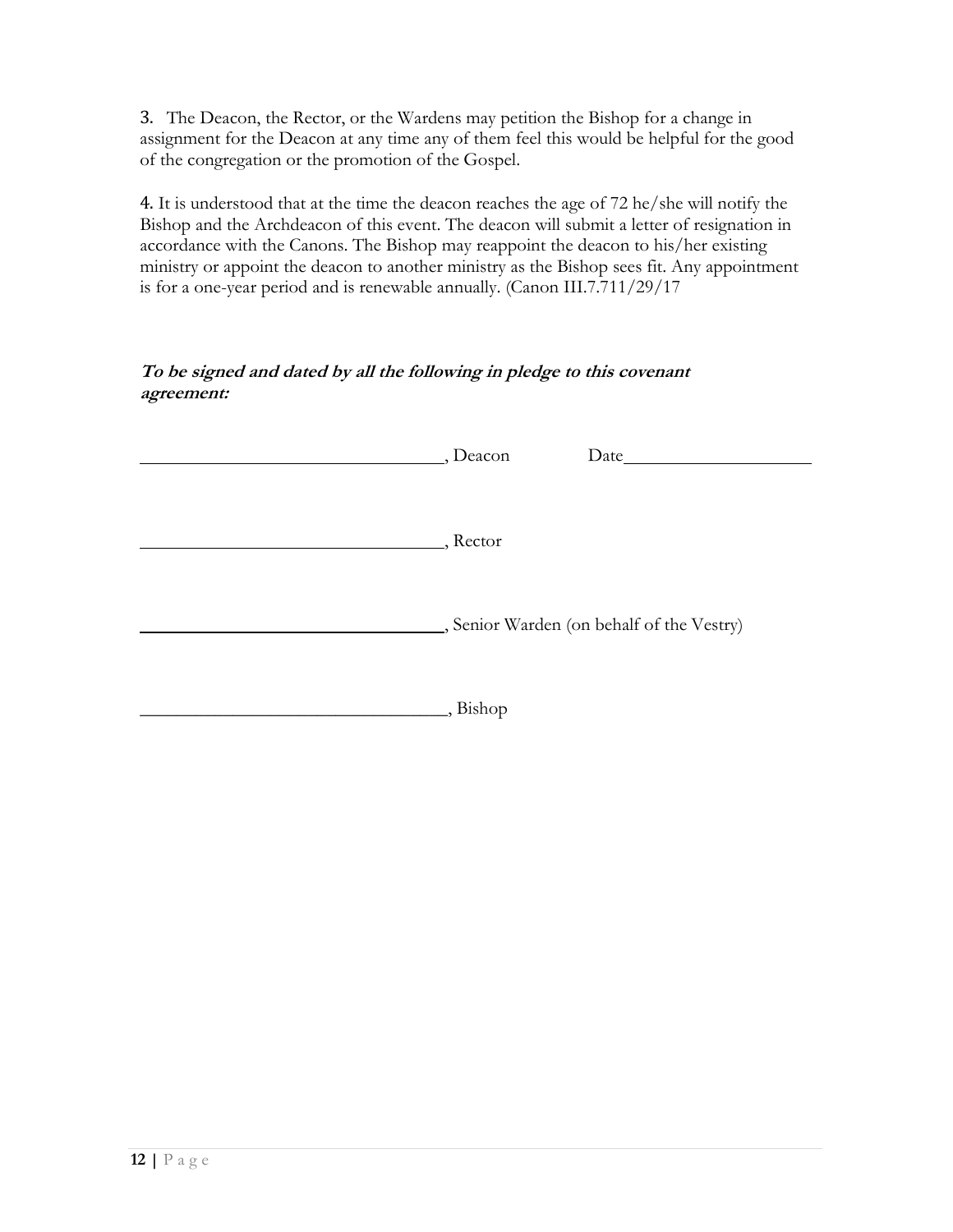Appendix B – The Deacons' Liturgical Customary



# **Diocese of Western North Carolina**

# **Deacon's Customary**

This customary has been authorized by the Bishop as a guide for deacons serving in the Diocese of Western North Carolina. This customary establishes the protocol to be followed by deacons and priests as it relates to the liturgies and sacraments of the Church.

# **The Holy Eucharist**

When a deacon is one of the ministers of the Eucharist, and not the sole Officiant, the deacon should read the Gospel lesson, read the biddings of the Prayers of the People, bid the invitation to Confession and pronounce the Dismissal. Additionally, the deacon should prepare the altar which includes the preparation of the vessels, attending to additional chalices and patens before the administration and may perform or supervise the ablutions.

In addition, the Deacon should stand with the celebrant at the altar and should assist in administering communion. A deacon may assist with the distribution of bread.

When a deacon is administering bread during the Communion and comes to a person who does not receive, it is appropriate for the deacon to place their hand on the person's head or shoulder and say, "The peace of the Lord be always with you," or "The grace of our Lord Jesus Christ, and the love of God, and the fellowship of the Holy Spirit, be with us evermore." No sign of the cross may be made.

If more than one deacon is a minister at the Eucharist, it is appropriate that both be at the altar with the celebrant. However, neither of these deacons, nor any priest or layperson who might stand with the celebrant and deacon at the altar, is to be referred to as the "subdeacon," a term for an office which no longer exists.

A priest functioning in the deacon's liturgical role is not to wear diaconal vestments and is not to be referred to as a deacon. Nor is it appropriate for lay readers, acolytes, or other laypersons assisting at a service to wear diaconal vestments.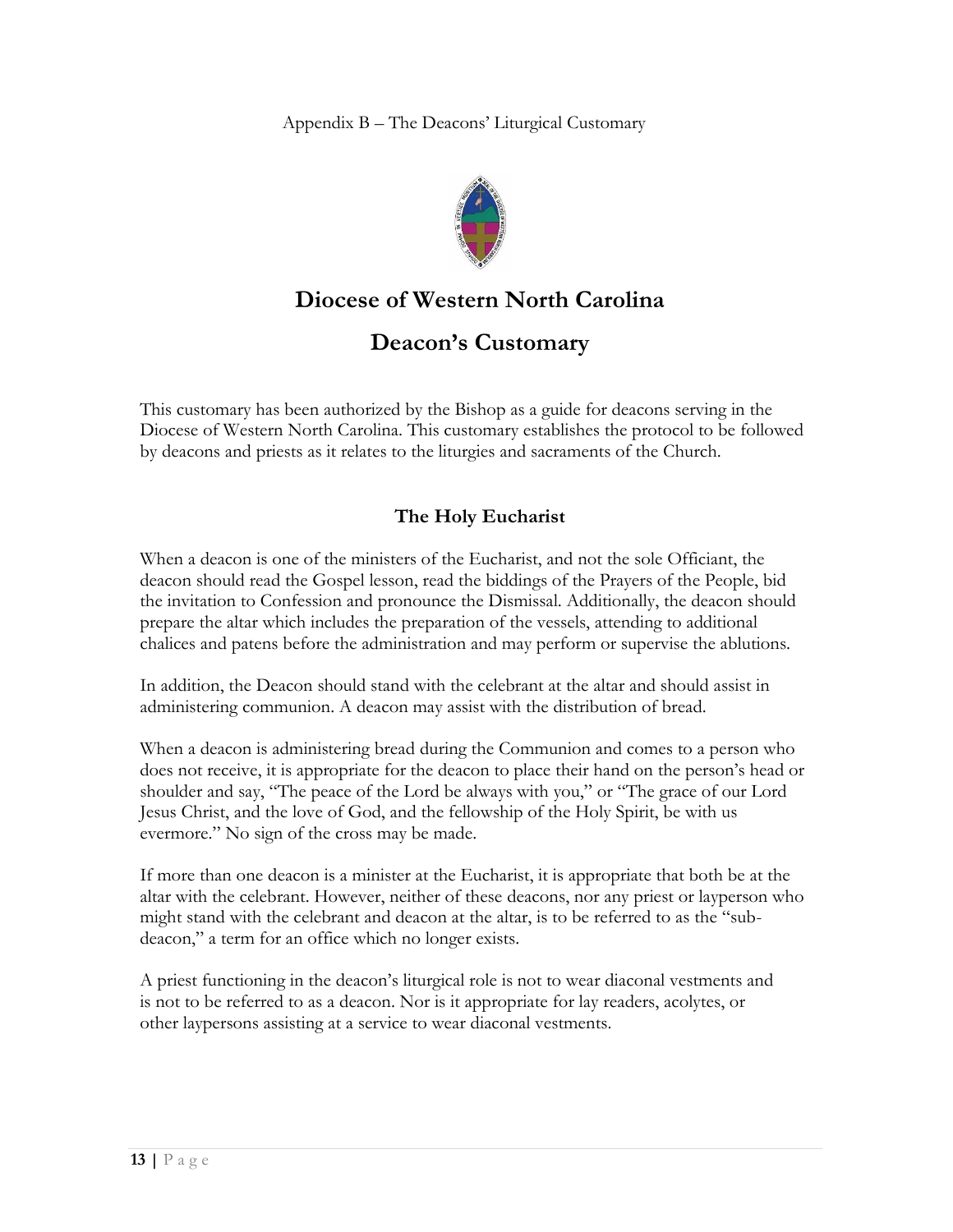# **Communion from the Reserved Sacrament-Rite l and ll**

The Deacon's Administration of Communion from the Reserved Sacrament is not a Eucharist and may only be conducted with the permission of the Bishop or The Canon to the Ordinary.

Administration of Communion from the Reserved Sacrament is a unique service, conducted by the Deacon only in extremis when a Priest is unavailable, communicating the previously consecrated bread and wine from a previous Eucharist. Accordingly, this service is not to replace a Eucharist but rather to extend a previous one. No similarity to The Great Thanksgiving is intended.

The Deacon emphasizes this distinction by avoiding words and actions that are included in a Eucharist celebrated by a priest. The Deacon does not officiate from behind the altar, but rather relates to the altar as a layperson would, either kneeling before, beside, or standing to the side of the altar.

# **General Comments**

- 1. The Deacon needs to ensure that there is Reserved Sacrament available. If Reserved Sacrament is needed, a priest or Bishop must consecrate the elements during a service of Holy Eucharist.
- 2. At celebrations of Communion from the Reserved Sacrament, the Order for Morning or Evening Prayer may be used in place of all that precedes the Offertory. The rubrics for these services referring to "If a Eucharist is to follow," apply to the Deacons' Administration of the Reserved Sacrament as well.
- 3. The Deacon bids the Confession of Sin.
- 4. The Deacon says the Absolution *(printed in the BCP),* still kneeling, and substituting "us" for "you" and "our" for "your".
- *5.* The Prayer in the middle of Page 397(BCP) is said in unison prior to the Lord's Prayer. *(See sample liturgy on page 15 of this customary)*
- 6. The Deacon speaks the words "The Gifts of God for the people of God", and may raise the elements or points towards the elements. The deacon may stand behind the altar while extending the invitation.
- 7. Following the Post Communion Prayer the Deacon proceeds directly to the dismissal. There is no blessing.
- 8. The Deacon enters the service into the register with the notation "Reserved Sacrament."

# **Use of Morning and Evening Prayer, Rites I and II, when preceding Communion**

- 1. No Canticle follows the Gospel.
- 2. Canticles are sung or said standing.
- 3. If a sermon is given, it is delivered after the Gospel.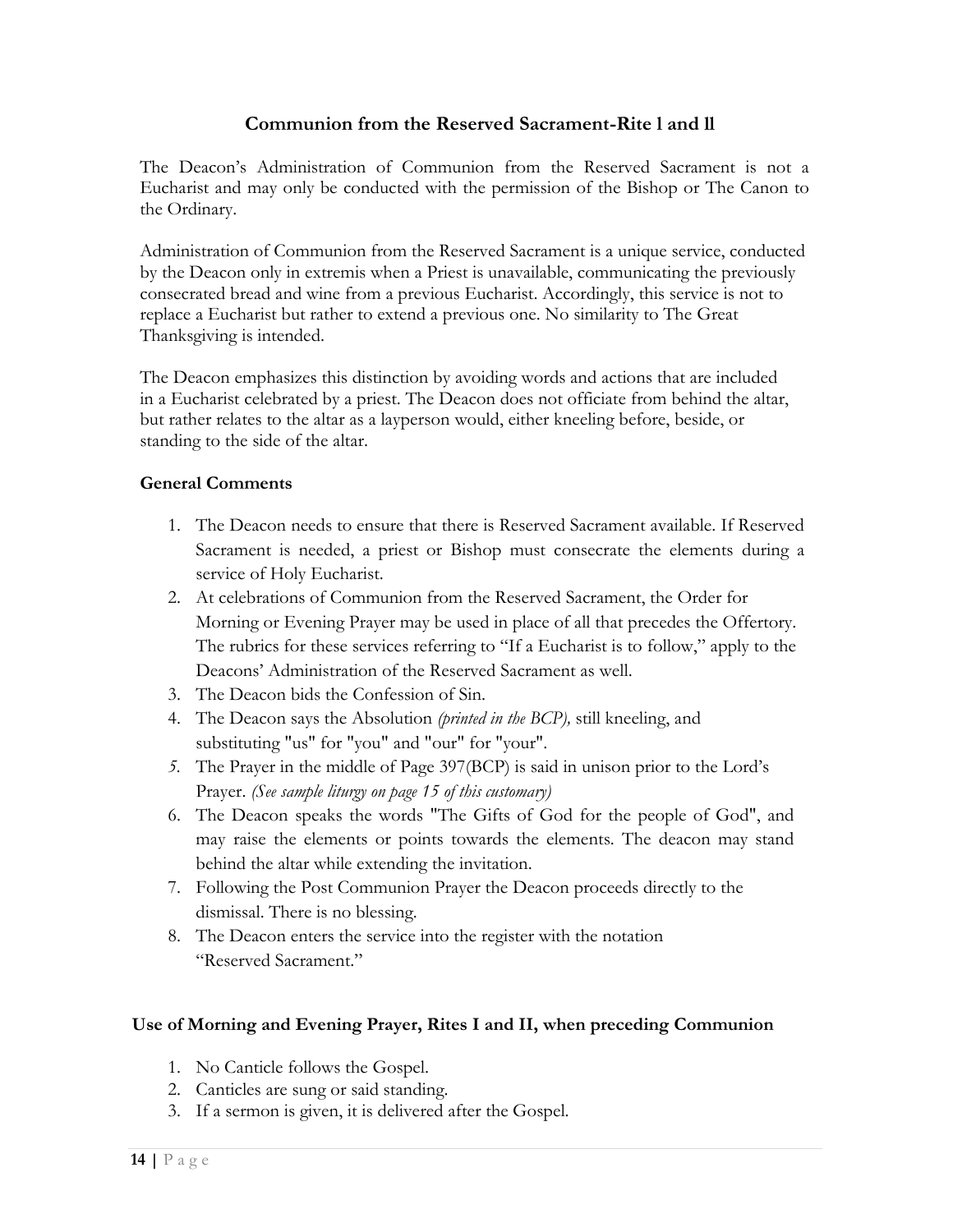- 4. The Gospel is always included when Communion from the Reserve Sacrament follows Morning or Evening Prayer.
- 5. The Intercessions are to conform to the directions on BCP page 383.
- 6. If the service is to be Rite I, the same format is used except using the Rite I language and form where appropriate. The same restrictions and differences apply. In addition, the deacon may speak the comfortable words prior to the exchange of the peace.

# **Sample Liturgy of the Word with Deacon's Administration of Communion from Reserved Sacrament: Rite II**

# **The Word of God**

*The Liturgy of the Word is conducted by the Deacon as in the Holy Eucharist except that, after the confession, if said, the Deacon remains kneeling and says:*

Almighty God have mercy on us, forgive us all our sins through our Lord Jesus Christ, strengthen us in all goodness, and by the power of the Holy Spirit keep us in eternal life. *Amen.*

*Announcements may be made*

# **Offertory**

*An appropriate offertory sentence may be said.*

## **Administration of Communion from Reserved Sacrament by a Deacon**

*The Deacon does not stand behind the altar except to place the bread on the Paten and wine in the Chalice and when communicating the bread and wine to lay ministers, if present.*

*Using the prayer on page 397 (BCP) the Deacon and People pray, standing or kneeling* 

| Officiant: | The Lord be with you. |
|------------|-----------------------|
| People:    | And also with you.    |
| Officiant: | Let us pray.          |

## *Officiant and People:*

Almighty Father, whose dear Son, on the night before he suffered, instituted the Sacrament of his Body and Blood: Mercifully grant that we may receive it thankfully in remembrance of Jesus Christ our Lord, who in these holy mysteries gives us a pledge of eternal life; and who lives and reigns forever and ever. *Amen.*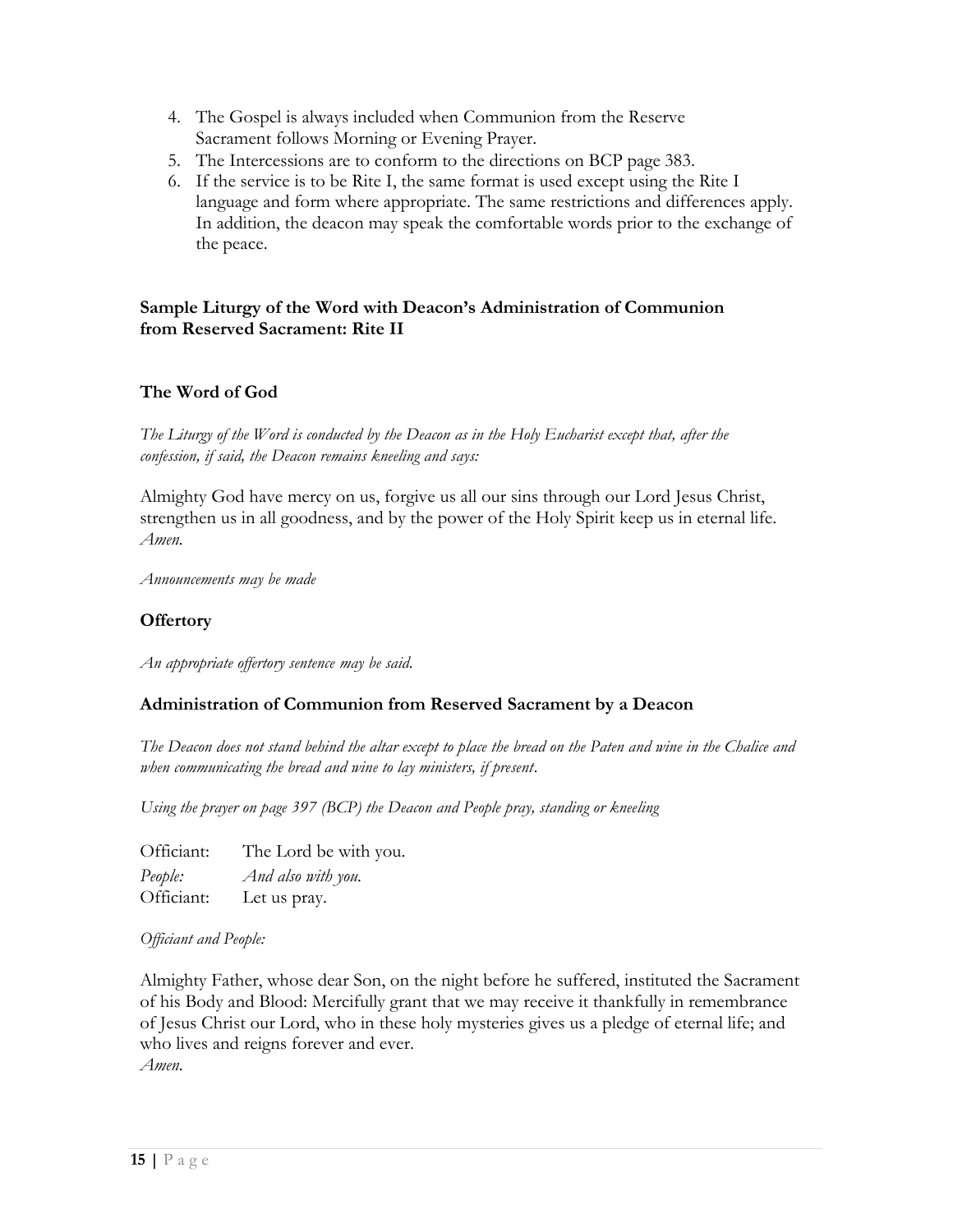#### *Then follows the Lord's Prayer:*

And now, as our Savior Christ has taught us, we are bold to say,

#### *People and Deacon:*

Our Father, who art in heaven, hallowed be thy Name, thy kingdom come, thy will be done, on earth as it is in heaven. Give us this day our daily bread. And forgive us our trespasses, as we forgive those who trespass against us. And lead us not into temptation, but deliver us from evil. For thine is the kingdom, and the power, and the glory, for ever and ever. *Amen.*

#### *Or the following*

As our Savior Christ has taught us, we now pray,

Our Father in heaven, hallowed be your Name, your kingdom come, your will be done, on earth as in heaven. Give us today our daily bread. Forgive us our sins as we forgive those who sin against us. Save us from the time of trial, and deliver us from evil. For the kingdom, the power, and the glory are yours, now and for ever. *Amen.*

*The Deacon may elevate or point towards the Sacraments and says:*

The Gifts of God for the People of God.

*The Deacon delivers the Sacrament in both kinds to the people. It is appropriate for lay minister(s) to assist with the chalice(s).*

*The Bread and the Cup are given to the communicants with these words:*

The Body (Blood) of our Lord Jesus Christ keep you in everlasting life. [*Amen.*]

*or with these words:*

The Body of Christ, the bread of heaven. [*Amen.*]

The Blood of Christ, the cup of salvation. [*Amen.*]

*During the ministration of Communion, hymns, psalms, or anthems may be sung.* 

*After Communion, the Deacon says:*

Let us pray.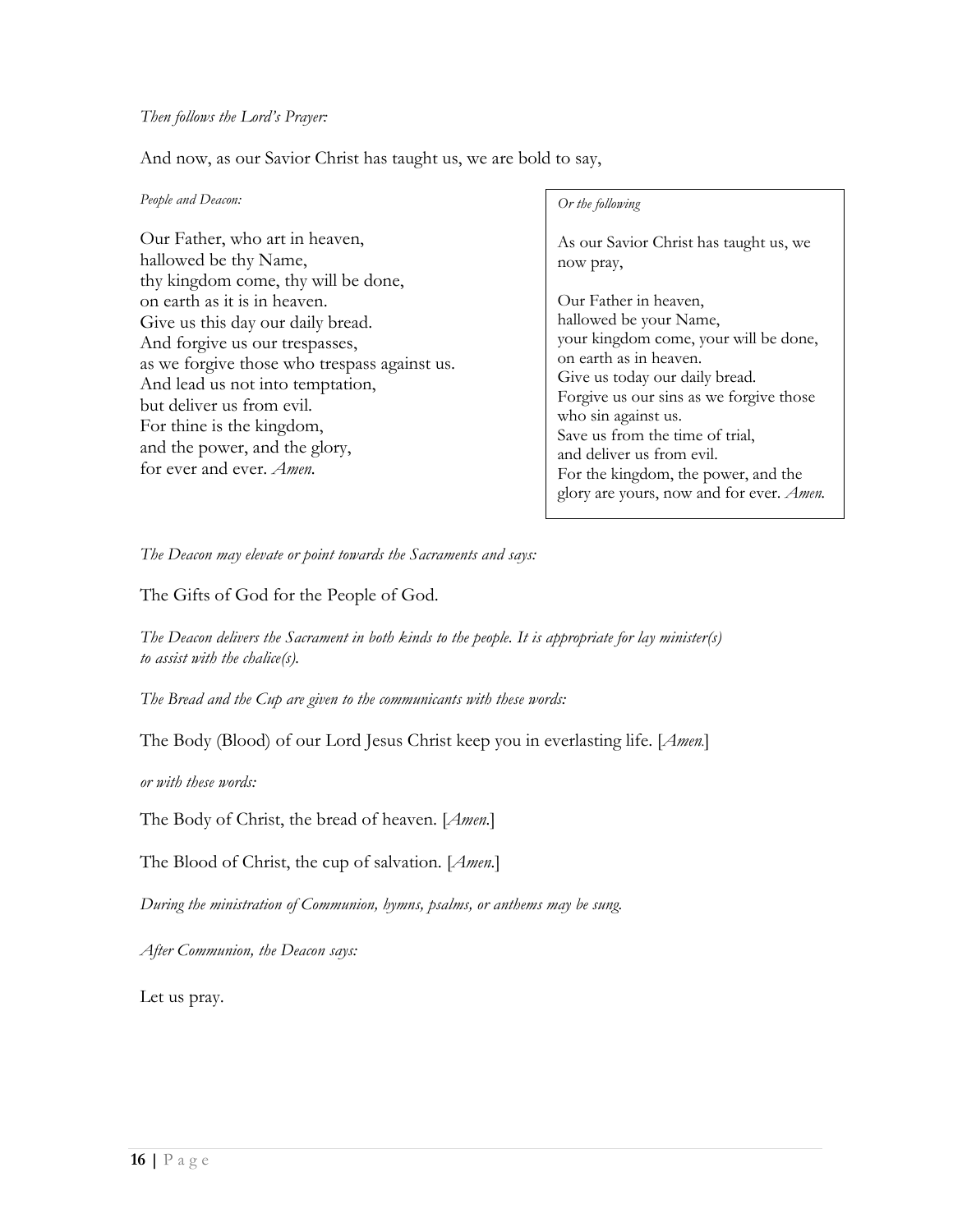#### *Deacon and People:*

Eternal God, heavenly Father, you have graciously accepted us as living members of your Son our Savior Jesus Christ, and you have fed us with spiritual food in the Sacrament of his Body and Blood. Send us now into the world in peace, and grant us strength and courage to love and serve you with gladness and singleness of heart; through Christ our Lord. Amen.

#### *or the following:*

Almighty and everliving God, we thank you for feeding us with the spiritual food of the most precious Body and Blood of your Son our Savior Jesus Christ; and for assuring us in these holy mysteries that we are living members of the Body of your Son, and heirs of your eternal kingdom. And now, Father, send us out to do the work you have given us to do, to love and serve you as faithful witnesses of Christ our Lord. To him, to you, and to the Holy Spirit, be honor and glory, now and forever. Amen.

#### *The Deacon may then say: (no sign of the cross is made, including crossing self)*

The grace of our Lord Jesus Christ, and the love of God, and the fellowship of the Holy Spirit be with us all evermore

## **Closing Hymn**

*The Deacon dismisses them with these words (or another dismissal sentence may be used):*

Let us go forth in the name of Christ.

*People:* Thanks be to God.

**If the service is to be Rite I, the same format is used except using the Rite I language and form where appropriate. The same restrictions and differences apply.**

#### **Sources**

**The Book of Common Prayer of The Episcopal Church Prayer Book Rubrics Expanded, Byron D. Stuhlman The Diocese of Oklahoma**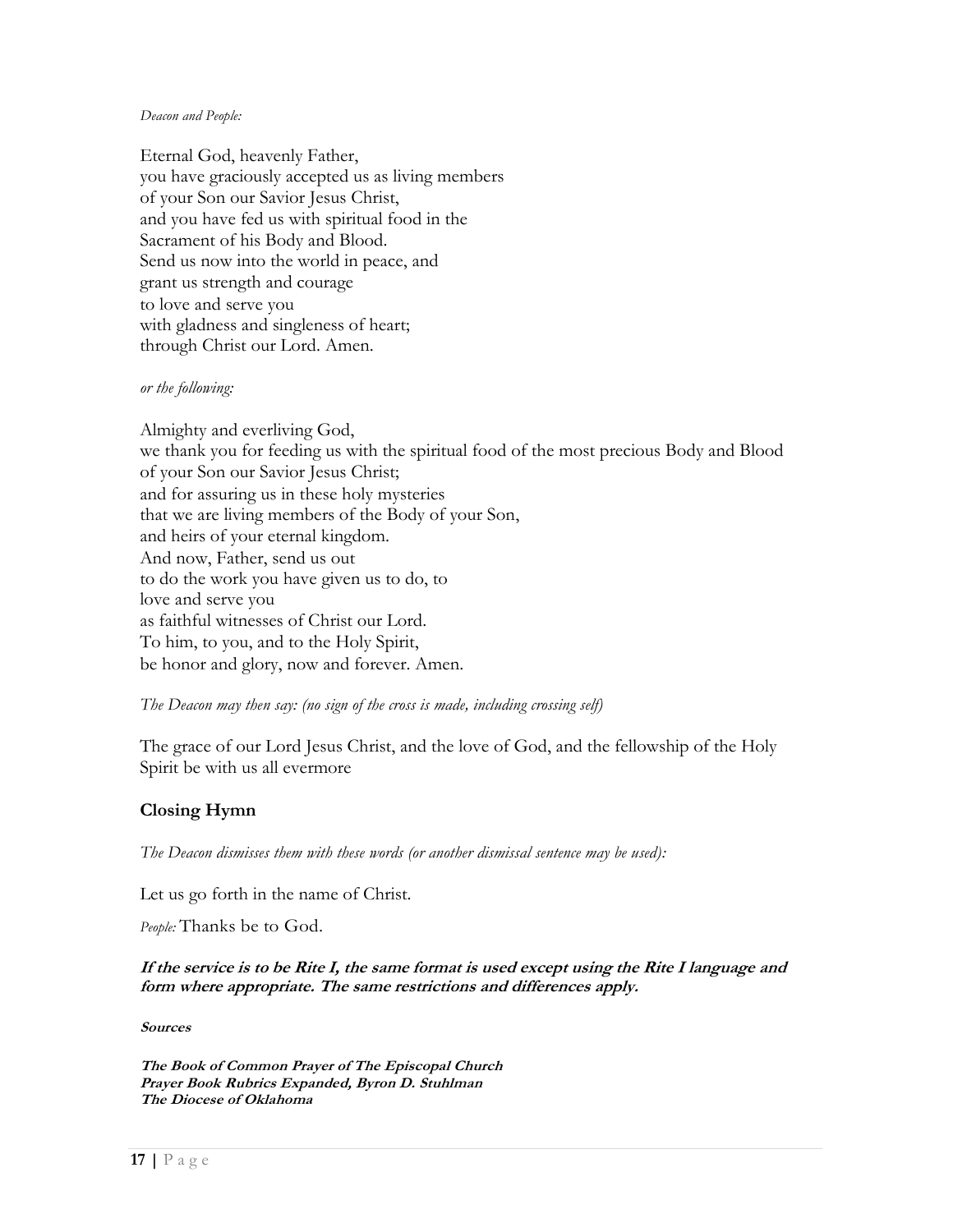# **Baptism**

Holy Baptism is especially appropriate at the Easter Vigil, on the Day of Pentecost, on All Saints' Day or the Sunday after All Saints' Day, and on the Feast of the Baptism of our Lord. It is recommended that, as far as possible, Baptisms be reserved for these occasions or when a priest or bishop is present.

If on any one of the **above-named days** the ministry of a bishop or priest cannot be obtained, the Bishop may specially authorize a deacon to preside. At the Thanksgiving over the water all is read, however the deacon does not touch the water during the prayer. In addition, the deacon omits the prayer over the candidates (page 308) and **does not** perform the Chrismation. The Baptism may be entered into the church Registry, with the notation, *"Baptism by a Deacon." Note: As soon as practical the person baptized should receive Chrismation by a priest or bishop.*

# **Confirmation**

Confirmation is an Episcopal Act. The role of the deacon during the liturgy is determined and under the direction of the Assisting Priest and/or the Bishop.

# **The Celebration and Blessing of a Marriage**

A priest or a bishop normally presides at the Celebration and Blessing of a Marriage, because such ministers alone have the function of pronouncing the nuptial blessing and preside at the Eucharist.

A deacon **must** obtain the permission of the Bishop in order to officiate at this service. If permitted to officiate by the Bishop, a deacon may use the service outlined in the BCP, omitting the nuptial blessing that follows the Prayers.

Additionally, a deacon must be in compliance with the state laws of North Carolina and the Canons of the Church. The marriage may be entered into the church registry with the notation, *"Marriage by a Deacon."* Communion from the reserved sacrament is **not** to be used in conjunction with the Celebration of a Marriage by a Deacon.

When assisting a priest at a marriage ceremony, the deacon may deliver the charge, ask for the Declaration of Consent, read the Gospel, and perform assisting functions at the Eucharist.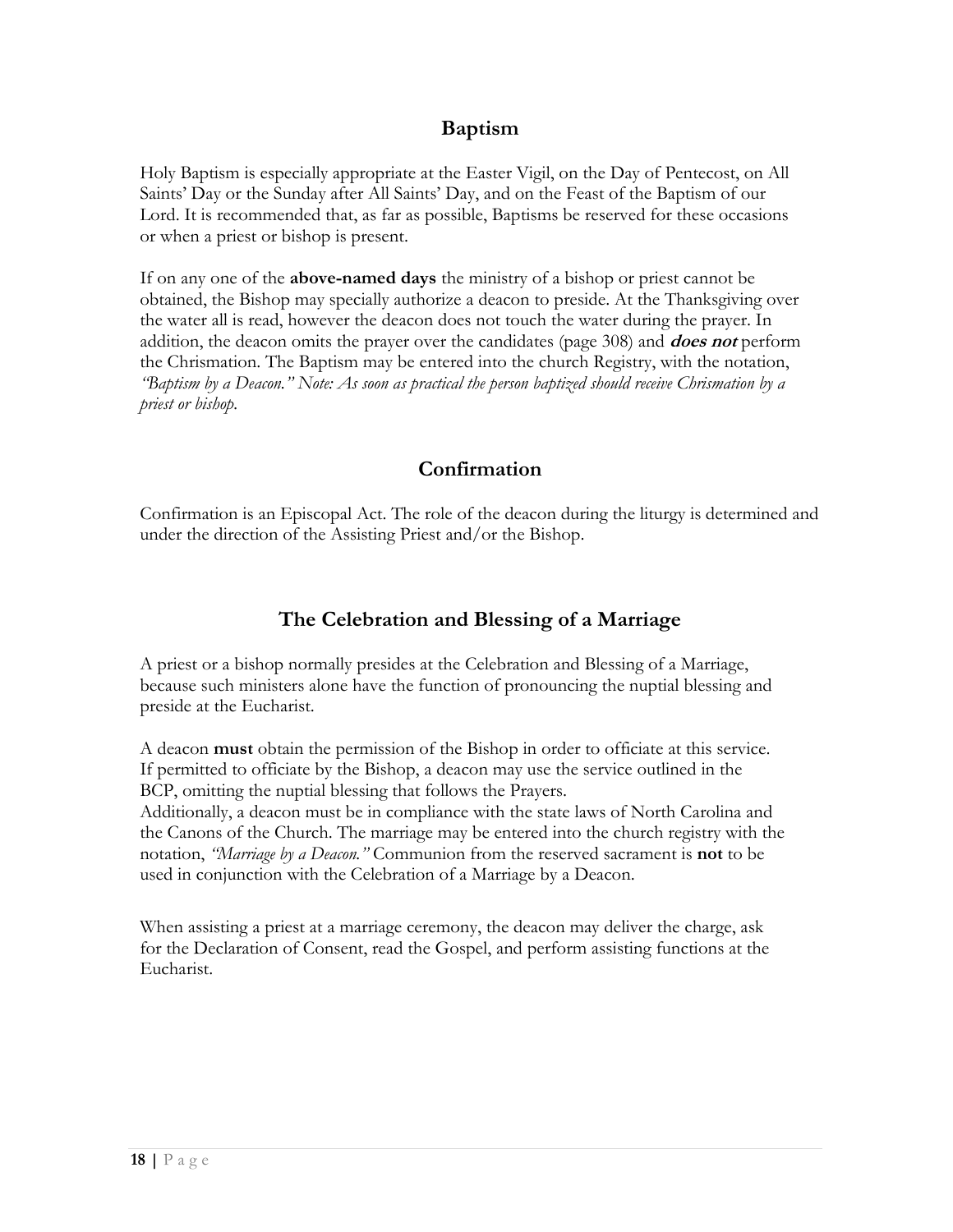# **A Thanksgiving for the Birth or Adoption of a Child**

On occasion the rite might be used in the hospital or home; in other circumstances, it is particularly appropriate for use at the first parish Eucharist a family attends after the birth or adoption of a child.

If a deacon is presiding at the service, a blessing is not given, but rather a prayer offered for the child and the family.

In addition, there are no manual acts made by the deacon (hand over the child, holding child or having the child brought to the altar).

# **The Reconciliation of a Penitent**

A deacon may not conduct the Reconciliation of a Penitent. Only a priest or bishop may give absolution.

# **Ministration to the Sick**

Part I of this office may be led by a deacon or a lay person, with the exception of the absolution at the end which can only be given by a priest or bishop. A priest or a bishop should conduct part II, which consists of the Laying on of Hands and Anointing. However, in case of necessity, a deacon or lay person may anoint with oil blessed by a bishop or priest using the prayer on page 456 of the BCP, "*I lay my hands upon you in the Name of our Lord and Savior Jesus Christ, beseeching him to uphold you and fill you with his grace, that you may know the healing power of his love."*

# **Ministration at the Time of Death**

A variety of materials are provided in the Book of Common Prayer for use with persons at or near the point of death and those gathered with them (BCP pg. 462-467). The materials are intended primarily for use by the "Minister of the Congregation," who should be called at such time, but they may be led by anyone in cases of necessity.

The first prayer is for a person near the point of death. The Litany at the Time of Death is meant for use by those gathered around the dying person. Two prayers of commendation and the final brief prayer for rest in peace follow it.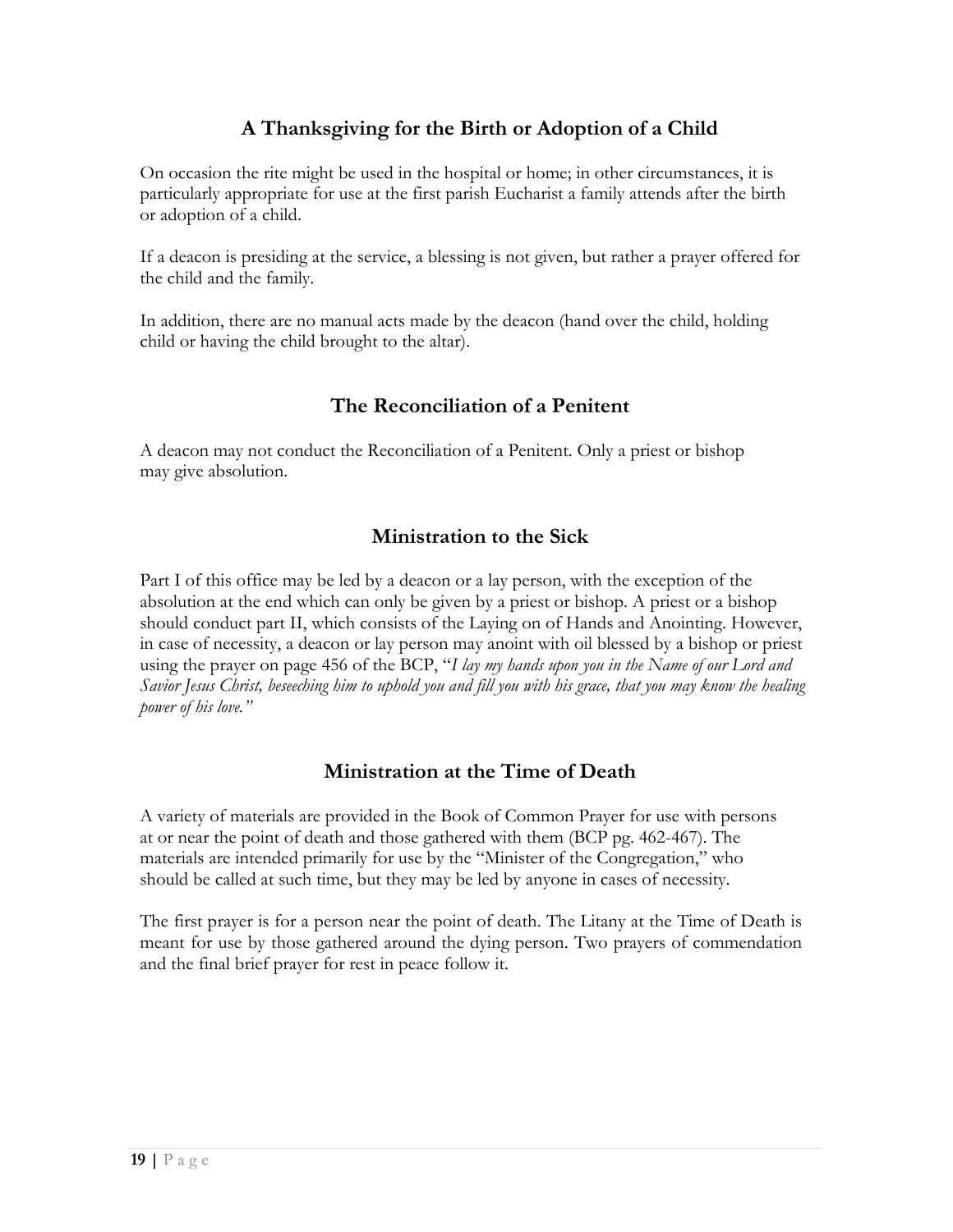# **The Burial of the Dead: Rite I and II**

A priest normally presides at the service. It is appropriate that the bishop, when present, presides at the Eucharist and pronounces the Commendation. When the service of a priest cannot be obtained, a deacon may preside at the service using the rubrics outlined in the Prayer Book.

If a deacon presides, there is no Eucharist and no blessing of the people offered at the end of the service. In addition, no manual gestures are made during the commendation.

During the prayer of committal, when earth is cast on the coffin (or urn), the deacon does not extend their hand or make a sign of the cross with the dirt.

If the grave is in a place that has not previously been set apart for Christian burial, the Deacon may not consecrate or bless the burial site.

# **Bishop's Visitations and Diocesan Eucharists**

The rubrics for assisting at the Eucharist apply when the Bishop is the celebrant. The deacon should read the Gospel lesson, stopping for a blessing of the Bishop before proceeding into the Nave. The deacon should read the biddings of the Prayers of the People, bid the invitation to Confession and pronounce the Dismissal. Additionally, the deacon should prepare the altar, which includes the preparation of the vessels, attending to additional chalices and patens before the administration and may perform or supervise the ablutions.

The Archdeacon serves as the Chaplain to the Bishop. If The Archdeacon is not present, a priest, deacon or other person may be asked to serve as Chaplain.